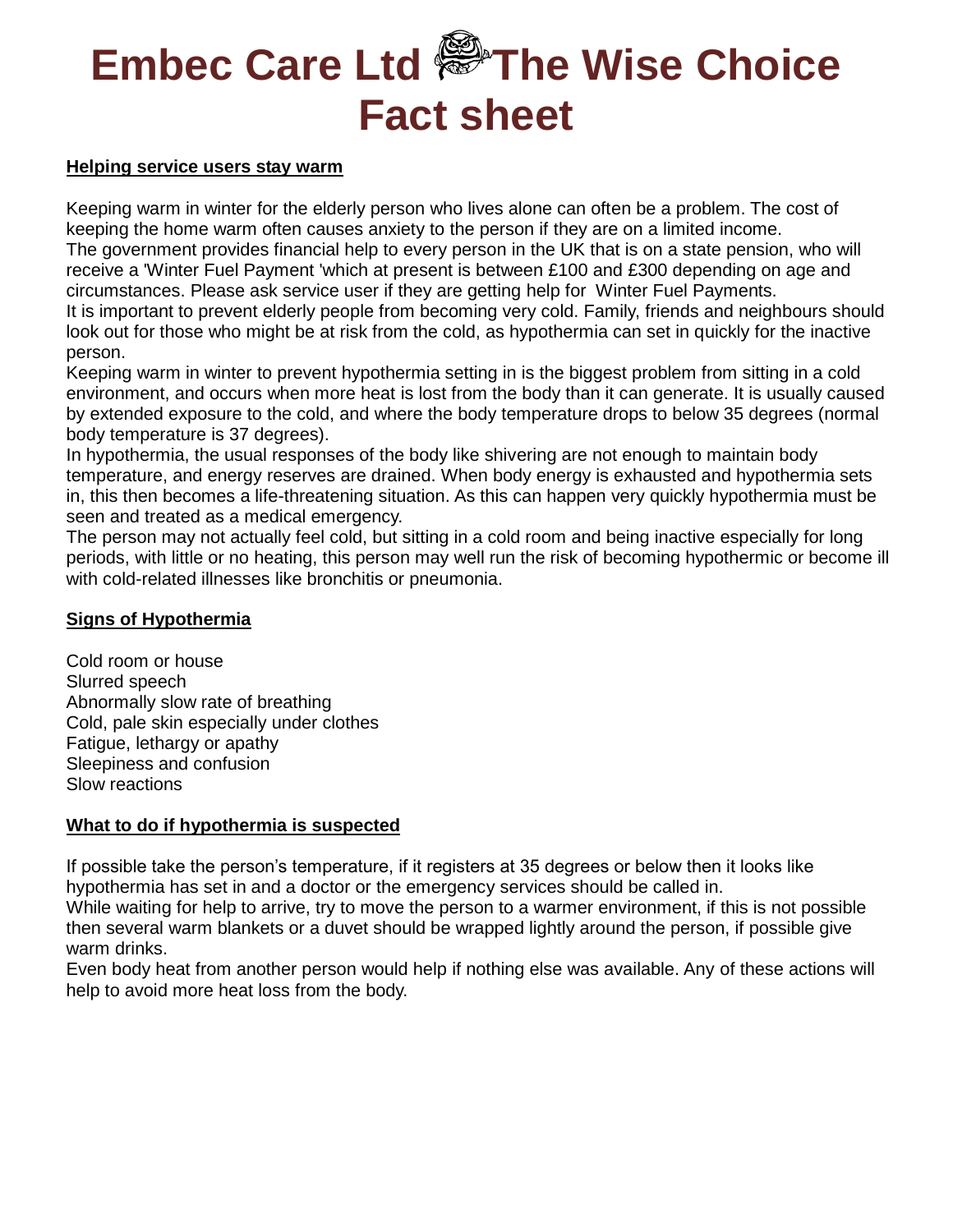## **What not to do**

Do not rub any parts of the body to try and warm it up, as this could do more harm than good, as the body needs to be warmed up from the inside out.

Do not subject the person to any sudden extreme change of temperature.

Do not put them next to a fire or give them hot water bottles or heavy layers of clothes or blankets. Do not give them alcohol, as it will stimulate further heat loss through the skin.

Chances for recovery depend on how long a person was exposed to the cold and his or her general health.

### **Guidelines for keeping warm in winter**

Keep moving:

Get your circulation going by getting up and moving around every now and again, this makes you feel warmer. If it is too cold to go out, do some cleaning around the house like vacuuming the carpet, dusting the furniture, anything to keep you moving to keep warm.

If getting up and moving around causes you difficulty then some armchair exercises will help. Try moving your arms, legs, shoulders and feet around every 30 minutes just for a minute or two, this will help to keep the circulation in the body moving.

Here are a few exercises to try, not only will they help to keep you warm but will help with mobility and fitness.

## **Feet and Toes**

Lift your feet a few inches off the floor a couple of inches and wiggle your toes.

Now, slowly lower your legs to floor then slowly raise them back up until the knee joint is locked. Repeat a few times.

Keeping your feet off the floor, extend your legs and push your feet forward as if pointing at something in the distance with your toes, hold for a few seconds then pull your feet back, pointing the toes to towards the ceiling.

Put both feet back on the floor, hip width apart, and come up onto the balls of your feet, lifting your heels off the floor. Hold for a few seconds then relax and repeat a few times.

With your feet flat on the floor, lift one foot at a time and slowly rotate your ankles around in small circles (both directions) to loosen off any excess tension.

## **Legs**

After your feet move your attention to your lower legs and calf muscles.

Sit up straight and tense the lower leg muscles, holding for a few seconds, feeling the various muscles contract before relaxing. Repeat three times.

Relax and bring your attention to the upper legs. Tense the upper leg muscles and hold for a few seconds, Repeat three times, again building up the tension to your maximum each time.

Sit with your feet hip width apart and come up onto the balls of your feet, lifting your heels off the floor. Push your legs down as if trying to push your heels back onto the floor, whilst resisting and tensing the legs so that the heels don't actually go back to the floor. Relax and repeat several times.

Next, sit with your feet hip width apart, but with your knees together. Start squeezing your knees together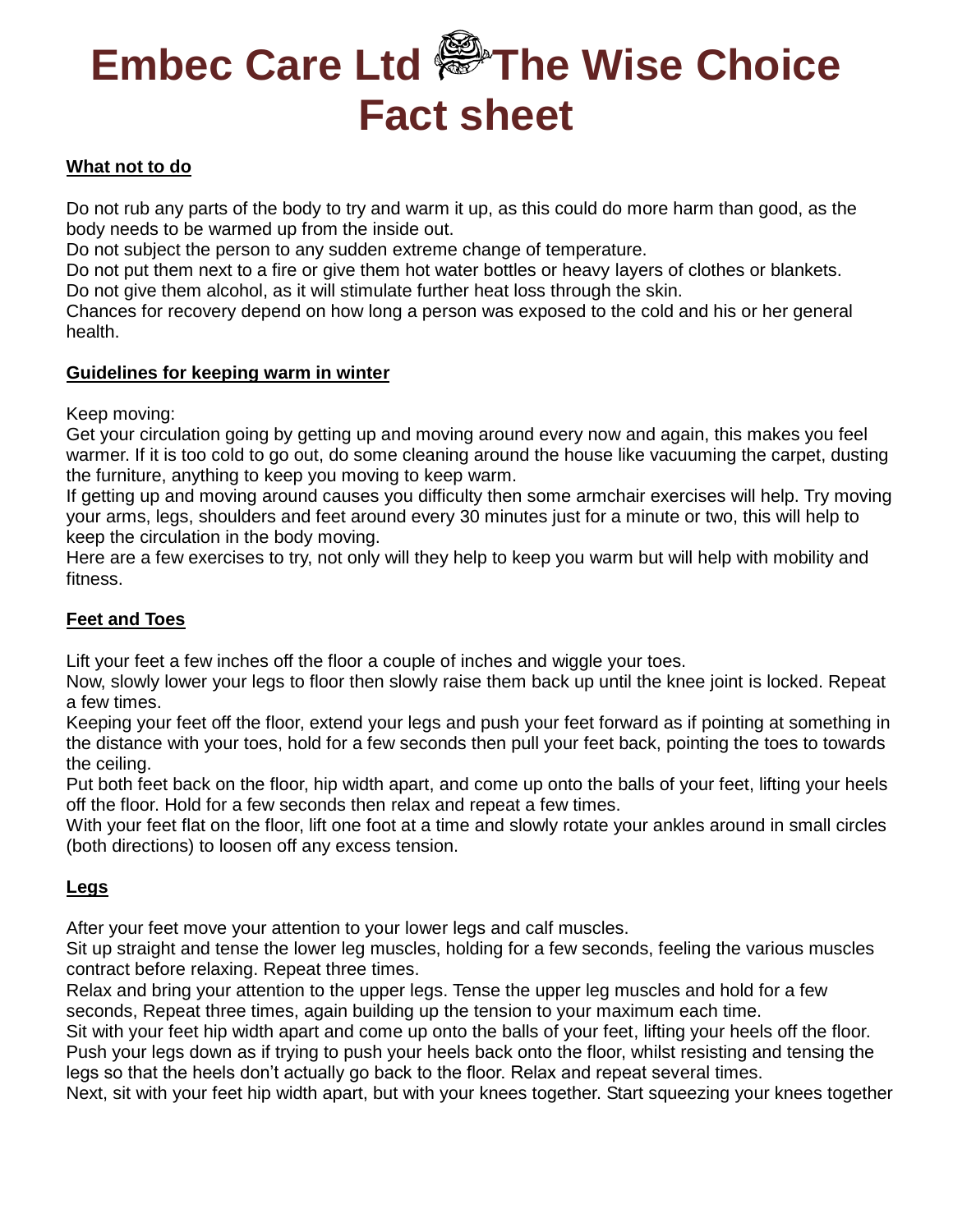and tense your upper leg muscles. Do this several times, gradually building with each one up to your maximum effort.

Stay in the same position, but this time put your hands on the outside of your knees. Push outwards, trying to open your knees apart, but resist with your hands so that they don't open. Start slowly, building to your maximum effort.

## **Hands**

Wiggle your fingers quickly for a few seconds on both hands.

Then open and close your hands quickly, extending your fingers to the maximum and making a fist each time you close your hand.

Relax your hands and wrists and give them a good shake – as if you've just washed them then realized there is nothing to dry them on.

Stop shaking and gently bend and rotate your wrists through their full range of movement. Add light pressure by gently pushing the hand forward and back from the wrist with the opposite hand. When we say the upper body, we're talking arms, shoulders, chest and back.

Raise both arms horizontally, out to your sides, and shoulder height as if you were doing an impression of an aeroplane. Push out your arms in both directions, reaching as far out as physically possible, feeling the stretch across your back and chest.

Relax from this stretch but keep your arms out straight and start to move them very slowly in small circles as if running your finger around the outside rim of a coin. Do ten small circles forward, then ten small circles backwards.

Relax the arms and shake them off.

Put both hands together as if you have just clapped, hold them out in front of you, elbows raised and push your hands together as hard as you can, tensing your arms, chest, shoulders and back for 10 seconds – when you do this properly your upper body will physically start to shake with the effort. Put both hands together behind your back, palms together and again push to your maximum effort, tensing your arms, chest, and shoulders and back for 10 seconds.

## **Neck and head**

Move your attention to your head and neck. Your neck and spine are very delicate and should only ever be exercised slowly and gently, and without tension, particularly when rotating the head in a circular motion. Never force movements, and don't do anything that hurts.

Slowly drop your head forward, taking your chin to your chest for a few of seconds.

Bring your head back to its normal position then take it slowly backwards. Again, hold for a few seconds. With the head tilted back, drop your mouth open and slowly close again, pushing the chin forward. Perform several times.

Bring head back to normal centre position, looking forward. Look to the left side, hold for a few seconds, then change to the right side and hold for a few seconds.

Bring your head back to its normal position, drop your chin to the chest and slowly role your head in a gentle, relaxed circular motion. Do this several times in both directions, slowly easing out any tensions and stiffness.

Well done, you've finished.

You can perform armchair exercises anywhere

Try to keep a regular routine to help you stick with these exercises. Maybe you could perform them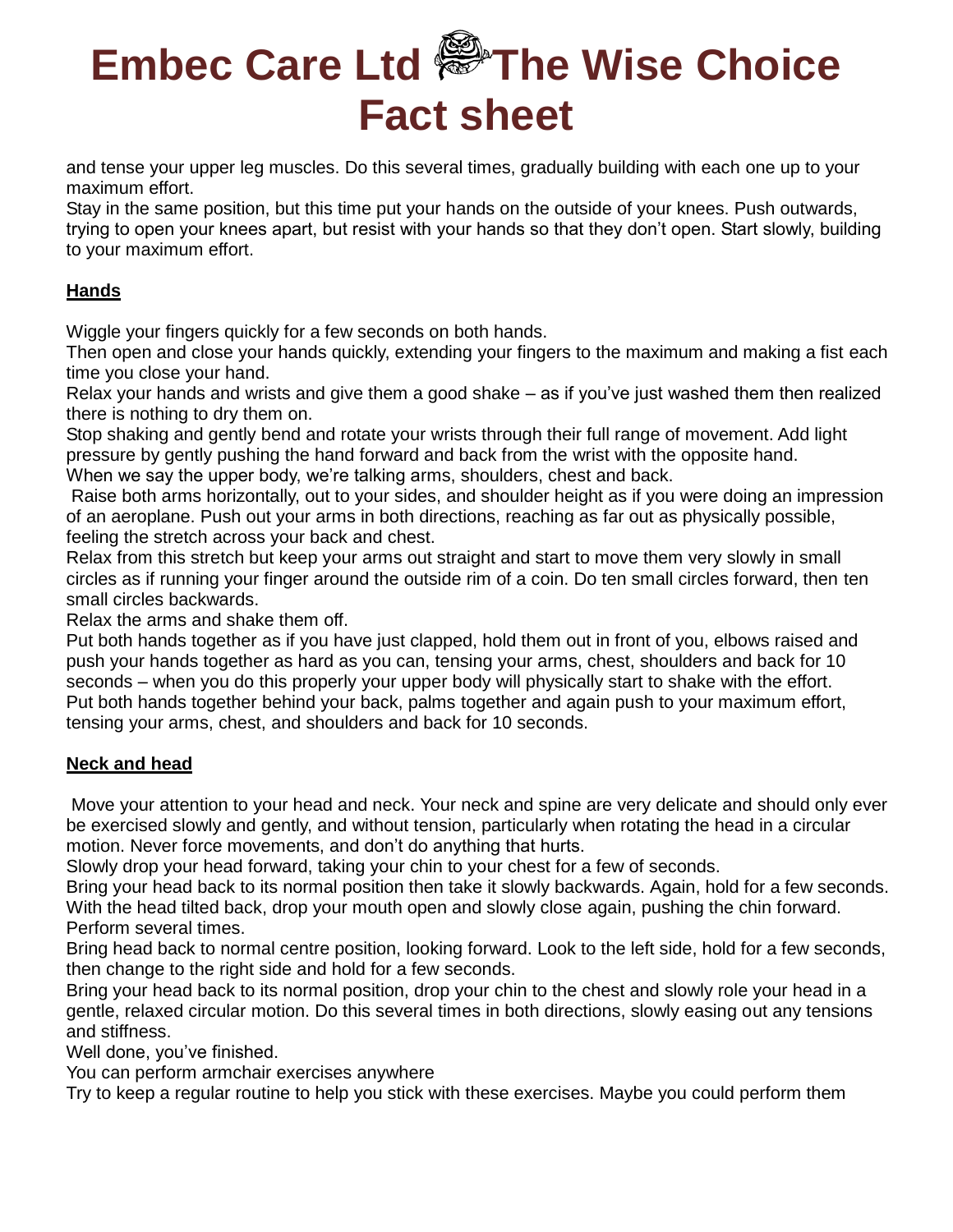every time a certain TV programme is on, or at a particular time of the day, whatever suits you best and whatever keeps you in a good routine.

Do these simple, exercises regularly and you'll soon notice a increase in your strength, flexibility and mobility. And believe me, once you've started to build these energising attributes, you'll want to keep them

## **Eating a hot meal every day**

During cold weather, regular hot meals and hot drinks will provide warmth and energy. If you can't cook, find out from Social Services about getting 'meals on wheels', so that you have at least one proper meal a day.

A balanced diet of foods rich in proteins, vitamins and minerals, such as potatoes, beans, bread, milk, eggs, meat and fish, are all good sources of energy and will help keep you healthy. Fresh fruit and vegetables will also help.

### **Dress for warmth**

Warm clothes for both indoors and out are very important. Several layers of thin clothing are better than one thick layer, as this will keep you warm by trapping air between them.

Wool, polyester or fleecy synthetic fibres or fabrics are usually warmer. Keep your limbs warm by wearing thick woollen tights or socks plus a warm pair of slippers for your feet.

Thermal underwear has the benefit to absorb, store, and release body heat to help keep the body temperature just right. A blanket over the knees and shoulders will provide a lot of warmth.

Wear a woollen hat on your head, where a lot of heat can be lost.

When going out of the house, make sure that you are dressed for the weather, it can be a lot colder than it looks, the wind chill can make it very cold indeed.

In the winter, it is best to wear several warm layers of clothes under your coat, and to cover your head and ears with a hat. Warm shoes or boots with ribbed soles are important especially if it is slippery or wet, and will help to save you from falling over if it is icy. Always change out of any wet clothing when you get home.

### **Keeping your home warm in winter**

It is important to keep the room that you live and sleep in warm enough.

It would be ideal to have heating in your bedroom during the night when the weather is cold. If due to costs this isn't possible, try to make sure your bedroom is warm when going to bed. or failing this, ask someone to move your bed or chair into one room while the weather is cold, keeping this room warm all the time.

The best temperature to live and sleep in is 21 degrees Celsius. If the temperature falls below 16 degrees Celsius, you could be at risk of hypothermia, heart attack or a stroke, especially if you are elderly.

To help keep your home warm and save on heating, make sure that your home is free of draughts from windows and doors.

Self-adhesive foam or rubber strips can be easily stuck to doors and window frames, there are also brush strips that can be attached to surfaces that move against each other, such as patio doors and